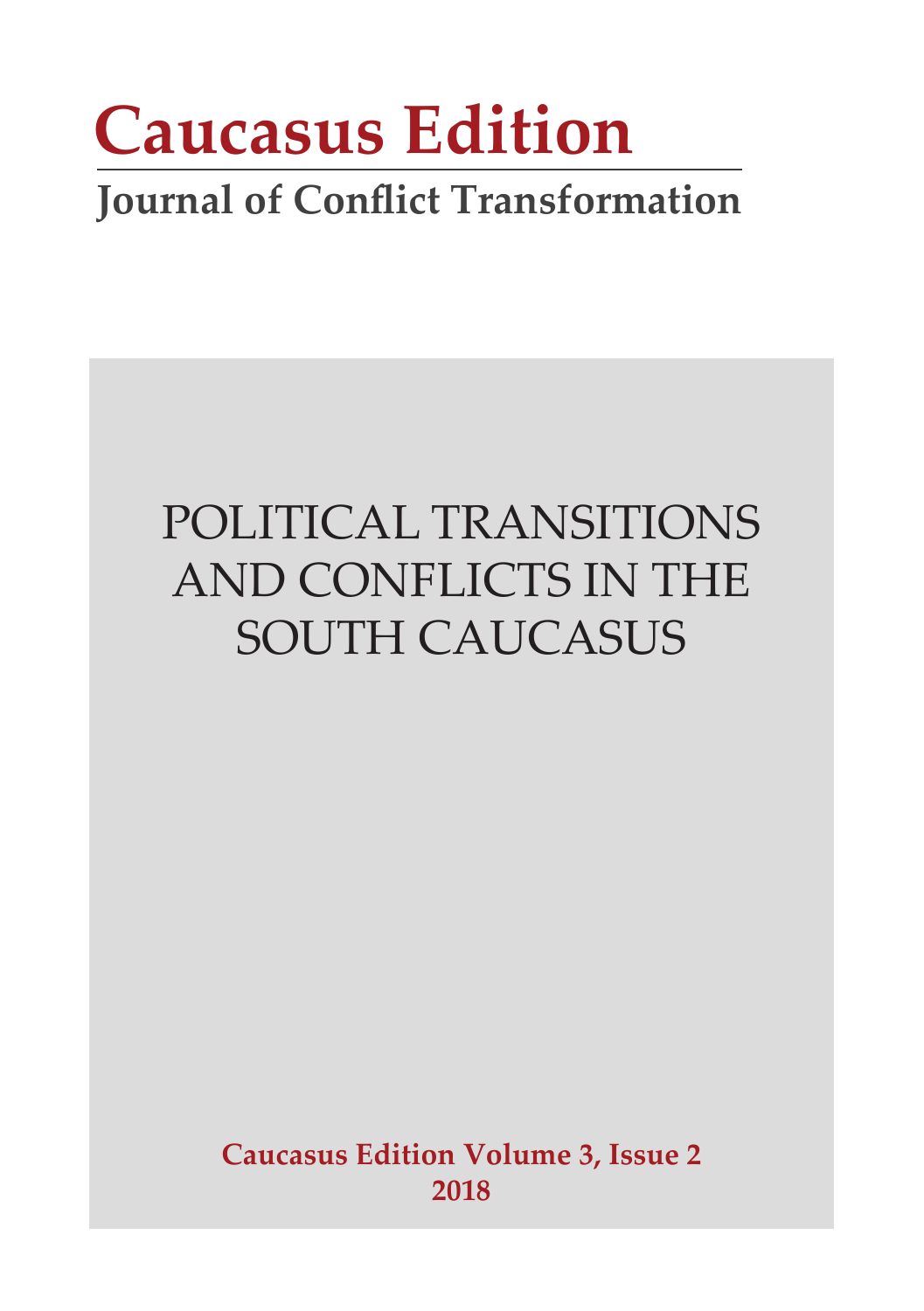### **In This Issue**

| From the Editorial Team                                                                                                               | $\mathbf{1}$ |
|---------------------------------------------------------------------------------------------------------------------------------------|--------------|
| <b>PART1</b>                                                                                                                          | 4            |
| Engagement with the South Caucasus de facto states: A viable strategy<br>for conflict transformation?<br>Nina Caspersen               | 5            |
| Russia and the conflicts in the South Caucasus: main approaches,<br>problems, and prospects<br>Sergey Markedonov                      | 24           |
| Two Modalities of Foreign and Domestic Policies in Turkey: From Soft<br>Power to War Rhetoric<br>Ömer Turan                           | 48           |
| <b>PART2</b>                                                                                                                          | 66           |
| Nationalism and Hegemony in Post-Communist Georgia<br>Bakar Berekashvili                                                              | 67           |
| Russia and Georgia 2008-2018 – Escapism for the Sake of Peace?<br>Dmitry Dubrovskiy                                                   | 80           |
| Recommendations<br>Dmitry Dubrovskiy                                                                                                  | 92           |
| The Poverty of Militarism: The 'Velvet Revolution' and the Defeat of<br>Militarist Quasi-Ideology in Armenia<br>Mikayel Zolyan        | 95           |
| Discourses of War and Peace within the Context of the Nagorno-<br>Karabakh Conflict: The Case of Azerbaijan<br>Lala Jumayeva          | 105          |
| Recommendations<br>Lala Jumayeva, Mikayel Zolyan                                                                                      | 117          |
| Perceptions in Azerbaijan of the Impact of Revolutionary Changes in<br>Armenia on the Nagorno-Karabakh Peace Process<br>Zaur Shiriyev | 119          |
| Karabakh Discourses in Armenia Following the Velvet Revolution<br>Anahit Shirinyan                                                    | 140          |
| Recommendations<br>Anahit Shirinyan, Zaur Shiriyev                                                                                    | 155          |
| Authors                                                                                                                               | 158          |
| Editors                                                                                                                               | 161          |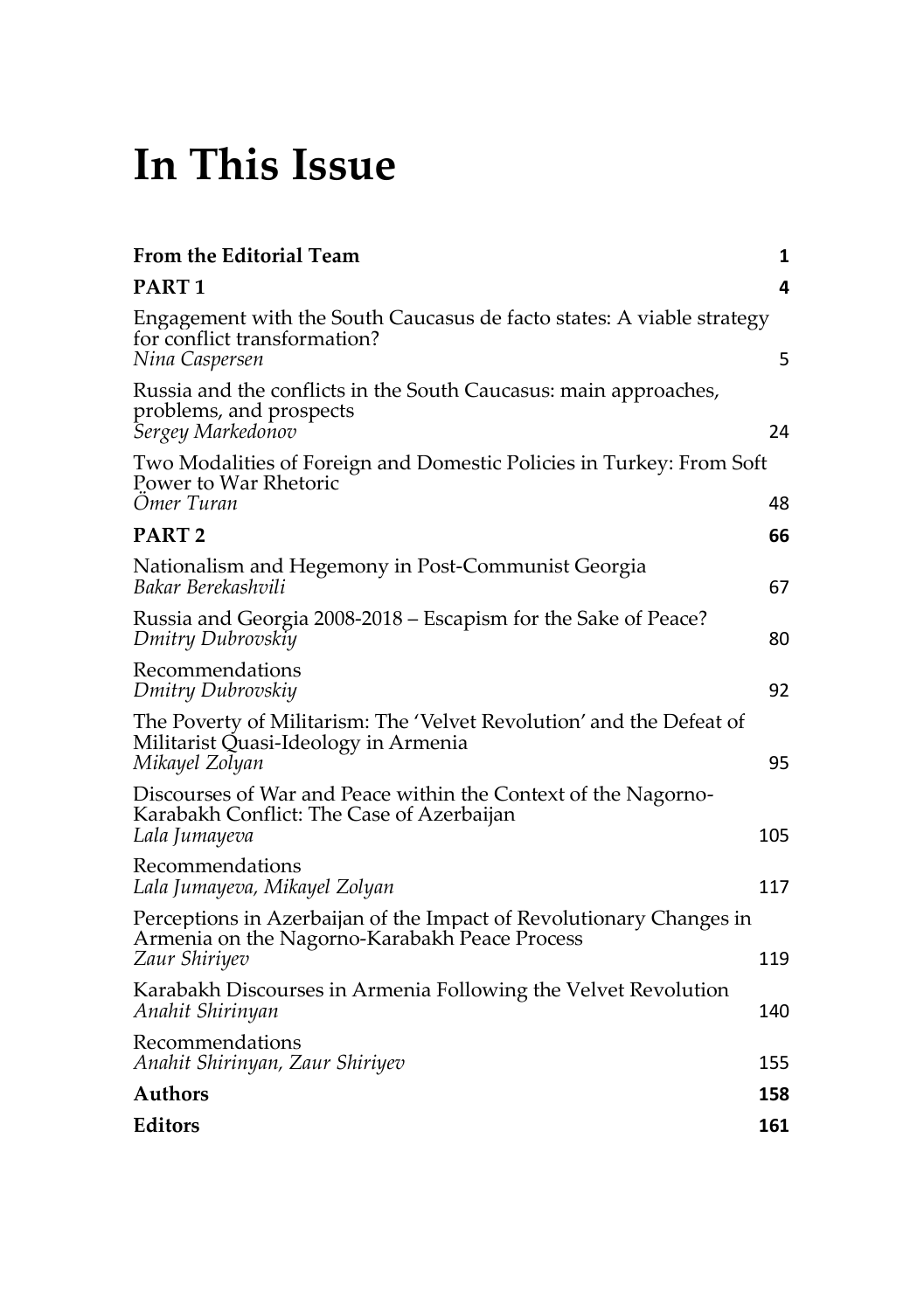## <span id="page-2-0"></span>**Engagement with the South Caucasus de facto states: A viable strategy for conflict transformation?**

#### **Nina Caspersen**

De facto states such as Abkhazia, South Ossetia, and Nagorno-Karabakh are often described as the "places that don't exist" on the map of sovereign states, and their lack of (widespread) international recognition constrains their external interactions. Yet no de facto state is completely isolated, and we find considerable variation when it comes to their levels of external engagement. Many de facto states benefit from international contacts, in the form of humanitarian aid, travel, educational exchanges, trade, and even some diplomatic links. Some de facto states also retain links with their de jure parent state, which may, for example, continue to provide medical treatment or other public services to the population of the contested territory. Such engagement is intended to help moderate popular attitudes in the de facto state, reduce the influence of patron states, and increase leverage over the authorities (Cooley & Mitchell 2010; Fischer 2010; De Waal 2017; Caspersen 2018).)

The goal of conflict resolution or conflict prevention has also been the driving force behind engagement policies in the South Caucasus. The European Union's "Non-Recognition and Engagement" policy for Abkhazia and South Ossetia was presented as part of the EU's approach to "conflict resolution and confidence-building" (Fischer 2010, 1). Similarly, the Georgian Government launched its own engagement strategy with the stated aim of enabling the peaceful reintegration of the breakaway entities (Government of Georgia 2010, 1). In 2018, this was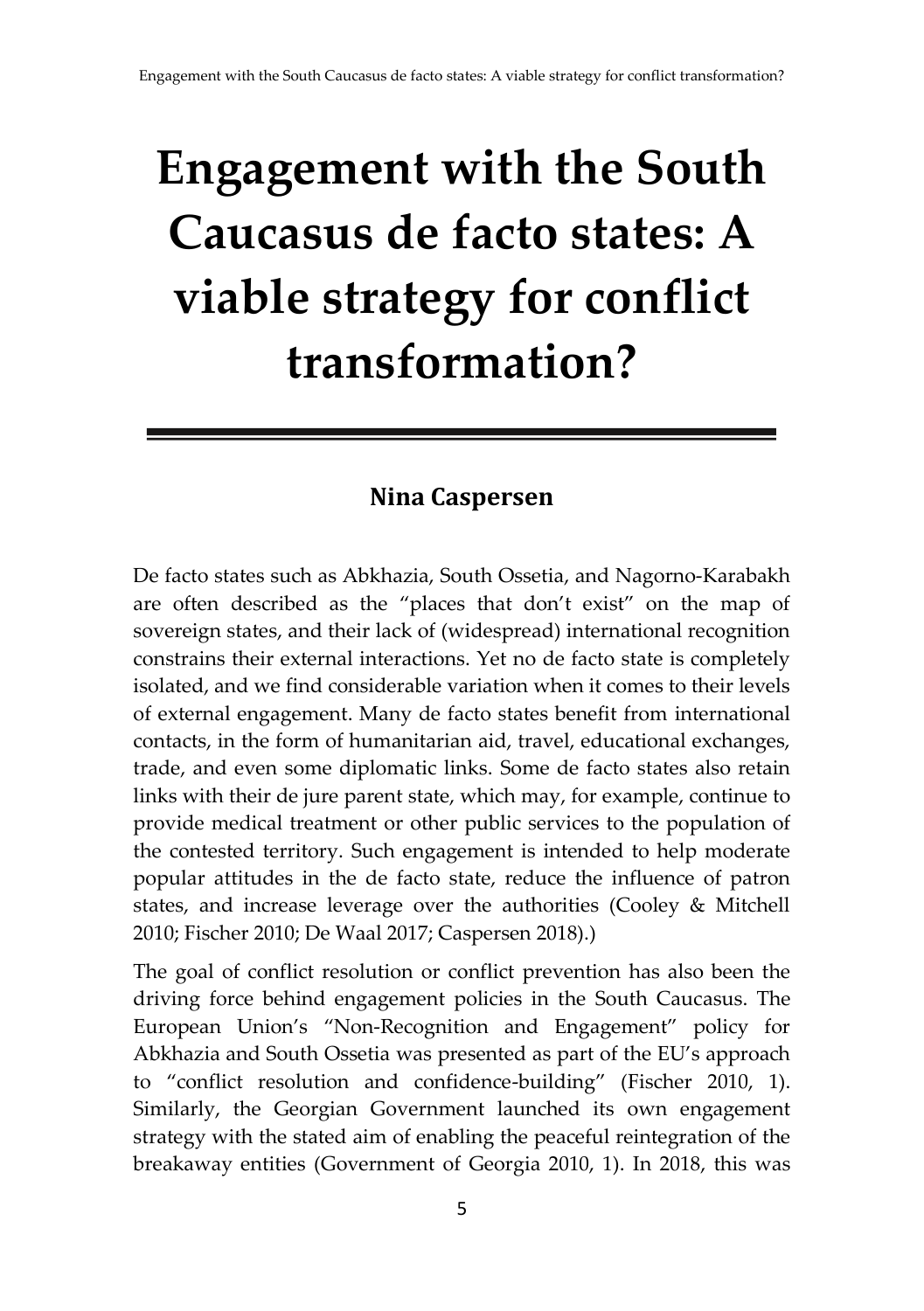followed by the "peace initiative," a "Step to a Better Future," which proposes the facilitation of trade across the dividing lines (Government of Georgia 2018). In the absence of actual settlement talks and increasing separation looming, continued links with the populations of Abkhazia and South Ossetia are seen by both the EU and the Georgian Government as the best ways to preserve the prospect of eventual reintegration.

International links with Nagorno-Karabakh are much more limited, primarily due to Azerbaijan's insistence on keeping the entity isolated. Contacts between Azerbaijan and Stepanakert are non-existent. Yet such links used to be more commonplace, and there have been calls for renewed engagement through both military and civilian confidencebuilding measures. These measures have primarily been proposed as a strategy for avoiding further escalation of the conflict and for bringing the parties back to the negotiating table (Paul and Sammut 2016, 2). Following the four days of military clashes in April 2016, James Warlick, the US Co-Chair of the Minsk Group, called for confidence-building measures (CBMs) to deter accidental flare-ups of violence, including the removal of snipers from the line of contact, the deployment of additional international observers, and new electronic equipment (Tarjimanyan 2017). However, CBMs have also been proposed as a precondition for a negotiated settlement. A recent report from International Alert (2018) argued that increased contacts across the conflict divide would help people start to envision peace and stop accepting the current state of affairs as normal. Paul and Sammut (2016, 3) argue that a negotiated settlement will not be sustainable unless "accompanied by CBMs of a civilian and military nature." Trust must be built at all levels. Unlike the Georgian case, settlement talks do take place intermittently, but the parties have discussed the same broad principles for over a decade and appear no closer to a solution. One significant obstacle to the signing of a settlement, let alone its implementation, is the lack of trust between the parties.

Therefore, there appears to be a compelling argument for engaging with the South Caucasus de facto states as a form of confidence building. CBMs, which span both military and civilian contacts and dialogue, are widely seen as an effective way to move protracted conflicts closer to a negotiated settlement (Desjardins 2005). They are intended to give the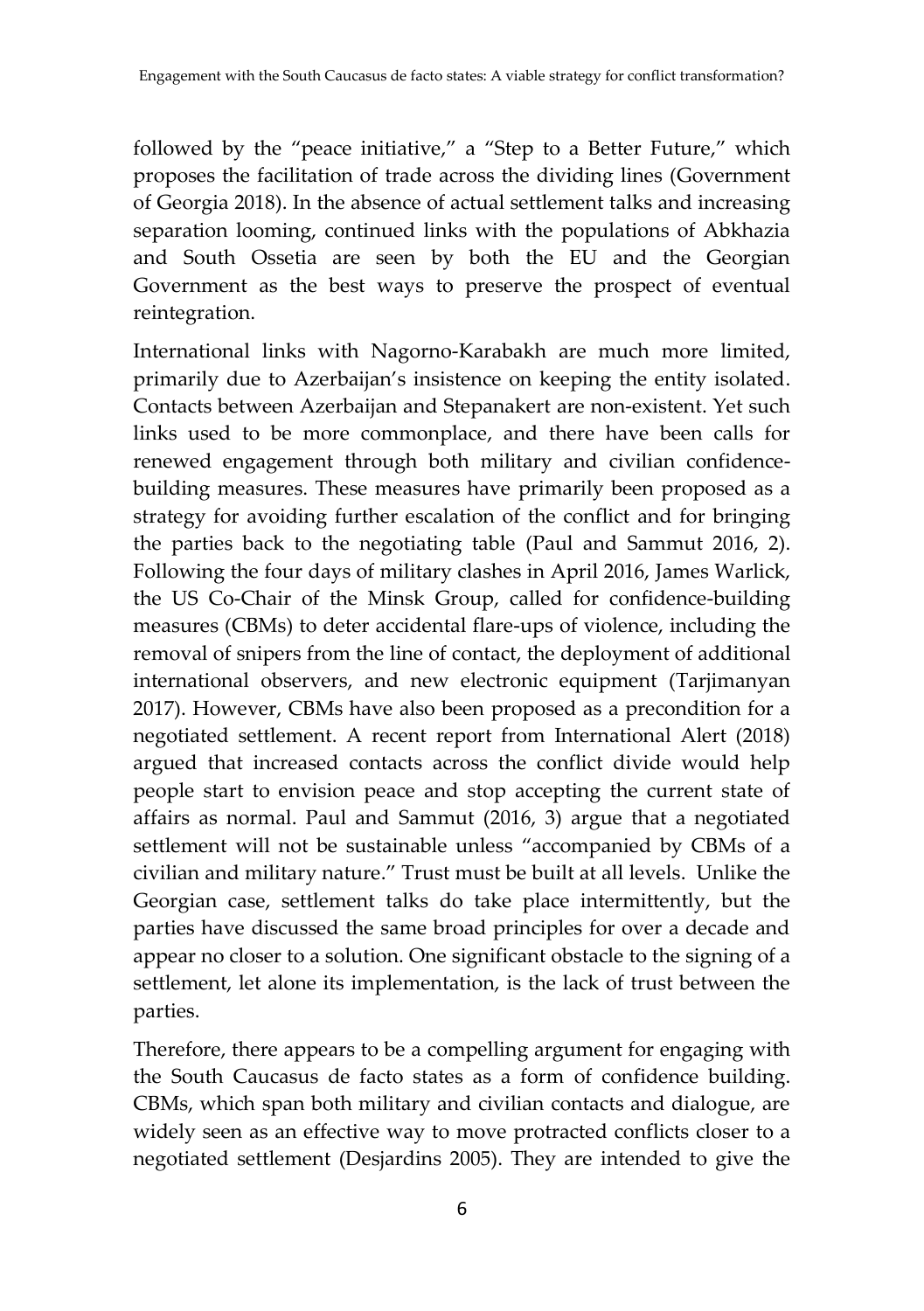conflict parties reason to believe that promises will be honored (Behrendt 2011, 2). However, the effect of CBMs remains contested and cannot be analyzed apart from the wider conflict dynamics. Moreover, engagement with de facto states remains deeply controversial, especially in their parent states, which will often impose significant constraints on such contacts, if accepted at all. Following a brief overview of engagement with the three South Caucasus de facto states, this article analyses the opposition it has faced and the resulting constraints. It then discusses the likely effects on the stalled peace processes and examines options for rethinking and revitalizing the existing approach. The article concludes with a set of policy recommendations.

#### **Engagement with the South Caucasus De Facto States**

The EU launched its Non-recognition and Engagement policy for the Georgian breakaway territories in 2009. Shortly afterwards, the Georgian government adopted its own engagement strategy aimed at supporting those living in the breakaway regions with medical and education assistance (Government of Georgia 2010). Recently, with the proposal "A Step to a Better Future," the Georgian government aims to extend this engagement to trade and invites businesses from South Ossetia and Abkhazia to apply in Georgia proper for an identification number, which would allow them to sell their products both in Georgiancontrolled territory and abroad. The proposal would also allow them to apply for tax breaks and investment funds (International Crisis Group 2018; Government of Georgia 2018). Increased trade with the breakaway entities would also result from recent talks to open a trade corridor between Georgia and Russia, which passes through South Ossetia. Three corridors between Georgia and Russia were formally agreed in 2011, but only one, which does not pass through the breakaway entities, has so far been opened (International Crisis Group 2018, 14). There has also been talk of Abkhazia wanting to use the opportunities offered by Georgia's free trade agreement with the EU, which came into effect in 2016. Confidential talks between EU officials and the Abkhaz de facto authorities have reportedly been held (International Crisis Group 2017, 18).

For both the Georgian government and international actors, the rationale behind the engagement policy is that it will de-isolate the de facto states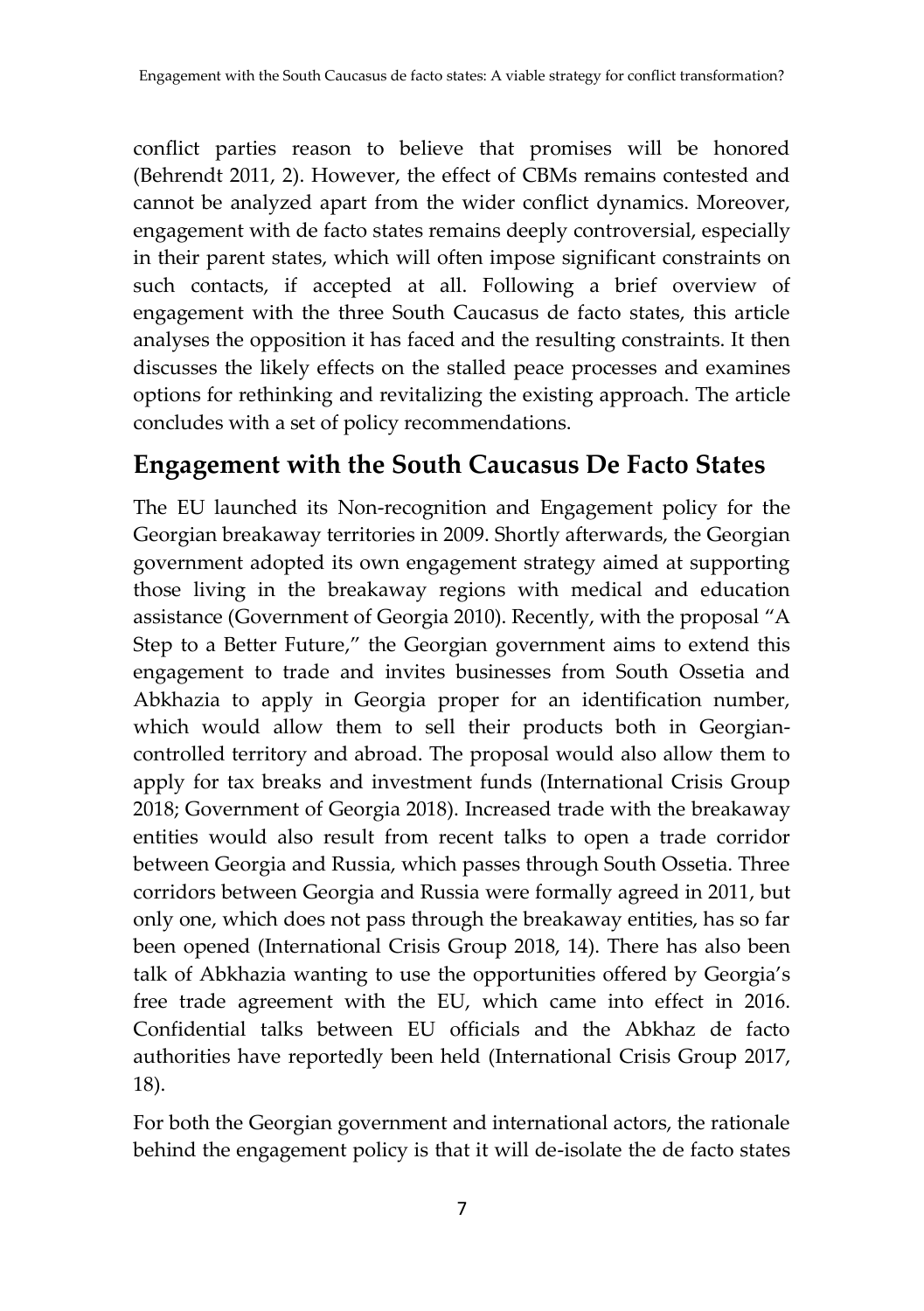and strengthen more moderate voices, and thereby over time increase the prospect of reintegration. However, the engagement strategy often collides with Georgia's actions to further its non-recognition policy (International Crisis Group 2018, 2) and it is significantly constrained by its 2008 "Law on Occupied Territories." This law forbids any economic activity with Abkhazia and South Ossetia without the written authorization of the Georgian government and requires international organizations intending to work in the breakaway territories to coordinate closely with the Georgian authorities (De Waal 2017). Western allies have repeatedly encouraged Georgian leaders to soften the law, give international humanitarian organizations greater access to Abkhazia and South Ossetia, and encourage trade and freedom of movement, but such reforms have faced severe domestic opposition (International Crisis Group 2018, 2).

The engagement policy also faces obstacles in the breakaway entities. For example, both entities have restrictive trade regulations that define goods from Georgian-controlled territories as "contraband" and also ban goods moving in the other direction. The only official exception is Abkhaz hazelnut exports, which was authorized by the de facto leadership in 2015 (International Crisis Group 2018, 5). The entities have also developed trade with the outside world, but they generally have to rely on intermediaries, usually Russian, which is cumbersome and expensive. A local economic analyst told the International Crisis Group, "Trade with the West is possible, but with too many headaches" (2018, 10). Although there are other examples of pragmatic acceptance of engagement, and some use of loopholes, the result is that the engagement with Abkhazia and South Ossetia is much more limited than what was envisaged ten years ago. South Ossetia, in particular, "has kept its border closed, and has strongly resisted almost all forms of interaction with the outside world" (De Waal 2017).

Most parent states are wary of engagement with their breakaway territories and try to limit international links. However, Azerbaijan goes further than most when it comes to preventing engagement with Nagorno-Karabakh. It rejects any form of international engagement, with the exception of some humanitarian work, such as the clearing of mines, and has taken strong measures to prevent it. Azerbaijan's prosecutor is reported, for example, to have launched an investigation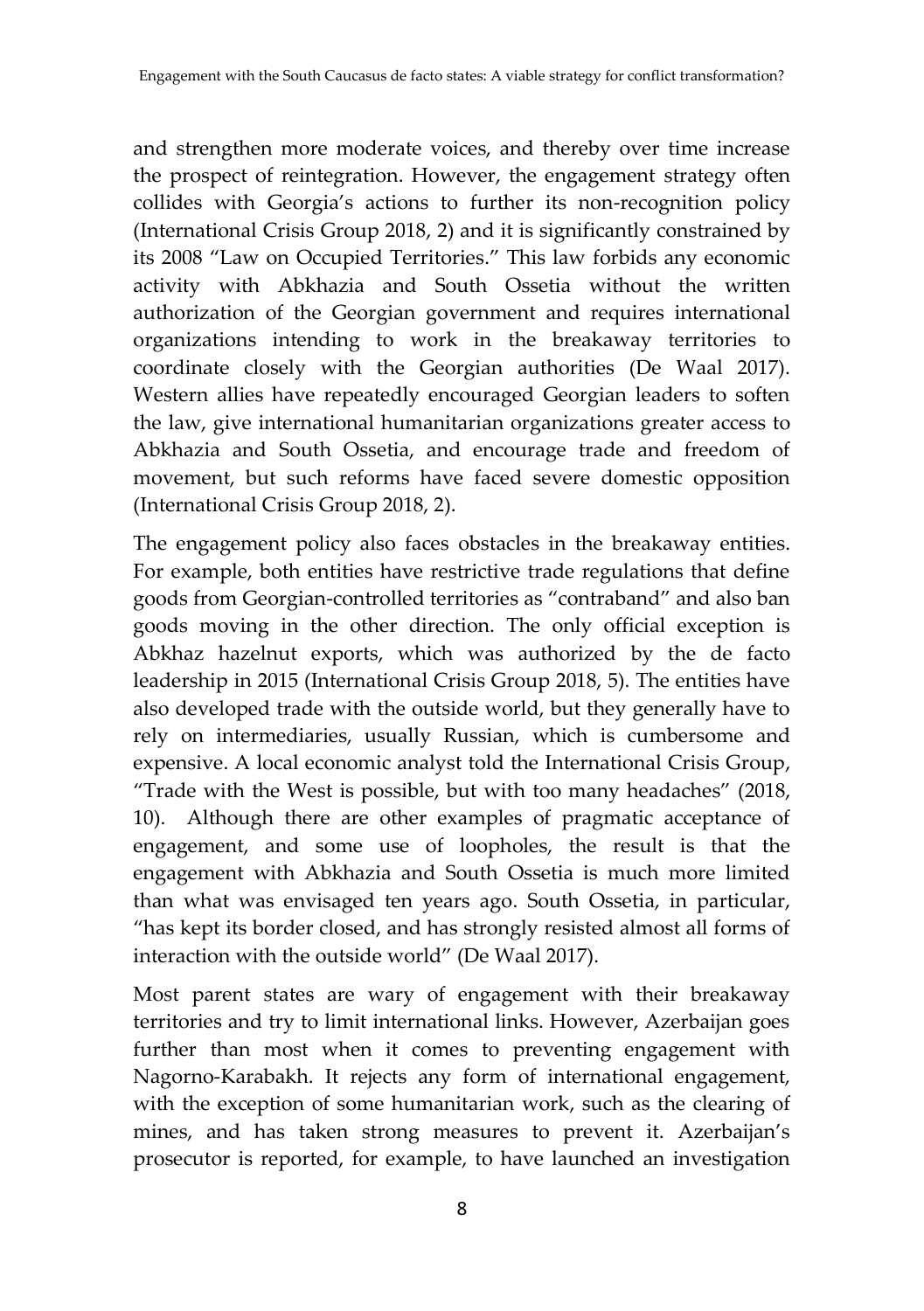into foreign companies suspected of "illegal economic activities" in Karabakh (International Crisis Group 2017, 11). As a result, Nagorno-Karabakh has hardly any interactions with recognized states apart from its patron Armenia, and the entity's international linkages largely consist of financial support and investments by the Armenian diaspora (Beacháin et al. 2016).

Baku's refusal to accept engagement with Nagorno-Karabakh also extends to any links between Azerbaijan proper and the breakaway territory. The Line of Contact (LoC) is hermetically sealed and it is an offence for Azerbaijani citizens to travel to Nagorno-Karabakh, which is regarded as occupied territory. The Azerbaijani government also refuses to implement confidence-building measures along the LoC, fearing that this would cement the status quo (International Crisis Group 2017, 22). Yet, Baku's position has not always been so rigid. For example, there used to be some contacts between NGOs based in Baku and Stepanakert. For example, in 1994 and 1995, the Karabakh NGO Helsinki Initiative 1992 was able to bring representatives of Azerbaijani NGOs to Stepanakert, and 11 members of Karabakhi NGOs went to Baku in 2011 to visit the Human Rights Centre of Azerbaijan (Kopecek, Hoch, and Baar 2016). Similarly, the Minsk Group Co-Chairs have in the past crossed the LoC on foot, which requires a certain amount of coordination between the sides and can therefore be considered a CBM (Paul and Sammut 2016).

There are, as mentioned above, calls for the reintroduction of such CBMs. Most of these suggestions have focused on military measures that are to avoid the accidental flare-up of violence, but there are also suggestions for non-military CBMs such as technical dialogue between the two sides and an increase in civil society contacts (Cavanaugh and Stares 2017). Moreover, the latest iteration of the Madrid Principles has been termed "Madrid lite," as it reportedly papers over the issue of a future referendum on the status of Nagorno-Karabakh, and instead adopts a phased approach that begins with restoring transport communications in the region (De Waal 2018a), presumably including Nagorno-Karabakh. The hope is again that such contacts will build trust and make it easier for the parties to agree to a permanent settlement. However, even if Baku were to accept such links, and it would almost certainly ask for significant concessions in return, the Azerbaijani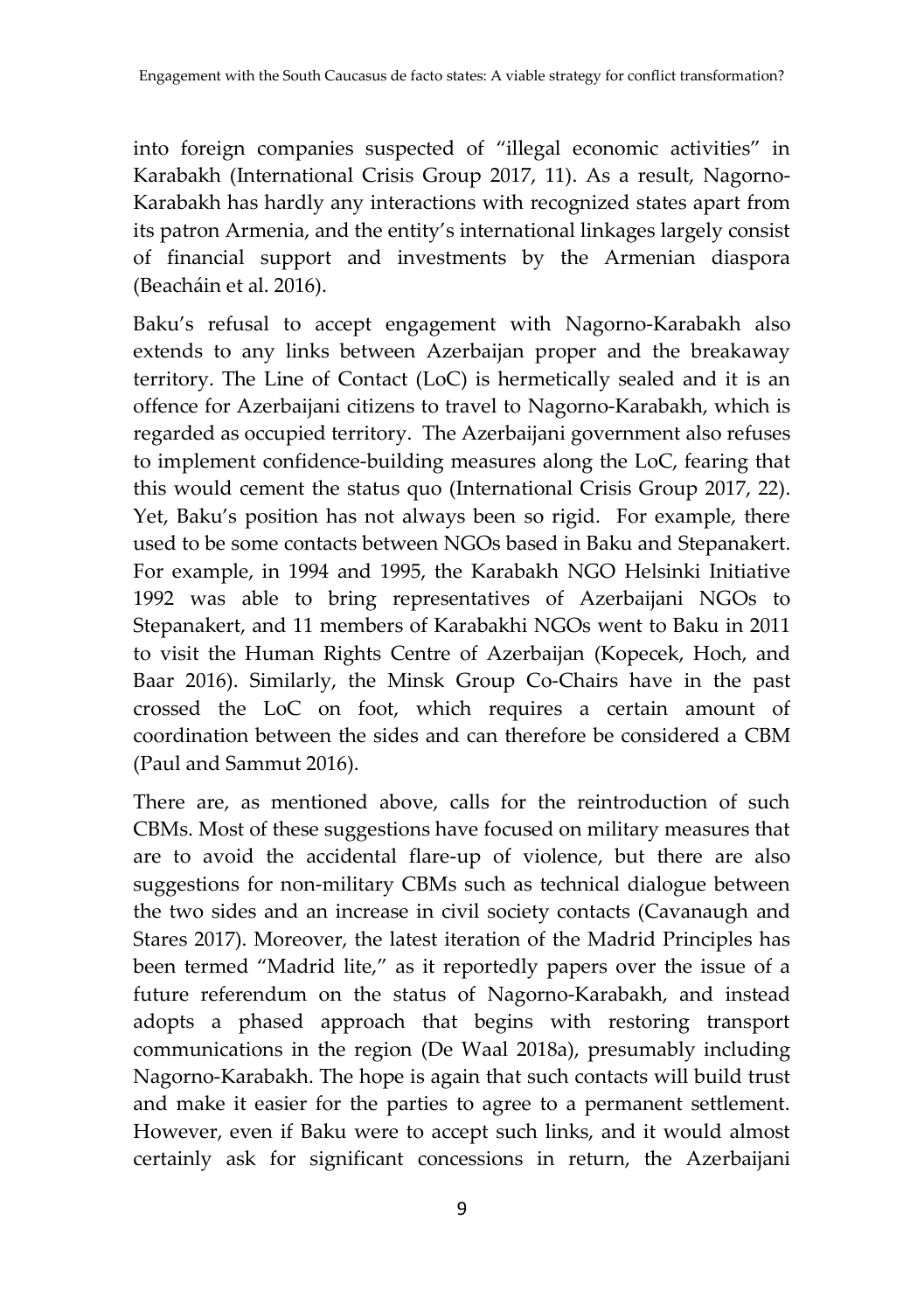government is likely to insist on important "red lines" when it comes to engagement with the de facto state. Moreover, such engagement will also face oppositions from other actors, and its effect on conflict resolution could therefore be more limited than is hoped.

#### **Obstacles to Engagement with De Facto States**

The most prominent and noticeable opposition to engagement comes from the de jure parent states. Parent states fear two related outcomes: "Creeping recognition" and the normalization of the de facto separation. They are worried that international interactions with the breakaway entity, or the sum of such interactions, could be seen to imply recognition of the de facto state and gradually create the conditions for this to happen. But they are also worried about what some term Taiwanization, or the consolidation of the status quo. This may not lead to international recognition in the short-term, but it will make reintegration harder to achieve. Even parent states that do accept the need for engaging with their breakaway territories will therefore usually insist on a number of conditions. For example, international engagement must go through the parent state or be subject to its explicit approval, and engagement with public institutions in the contested territories is severely constrained, if accepted at all (Caspersen 2018).

In Georgia, the opposition to engagement is almost entirely statusrelated. Engagement is intended to further the goal of restoring Georgia's territorial integrity—and in the meantime prevent the international recognition of South Ossetia and Abkhazia (Coppieters 2018)—but there are fears that engagement could undermine this goal. For example, one of the obstacles to a South Ossetian trade corridor is a lack of agreement on which trade would be subject to "international monitoring." The Georgian negotiators have insisted that trade between Georgian-controlled territory and South Ossetia is "domestic trade" and must therefore be exempt from such monitoring (International Crisis Group 2018, 15). Similarly, Georgia insists that all cargo that crosses the South Ossetian sections of the Russian border must pass through Georgian customs, or at least be registered online (International Crisis Group 2018, 15). Georgia cannot accept the creation of full-fledged customs posts by Tskinhvali or passport inspection by the de facto authorities (International Crisis Group 2018, 22). Anything that implies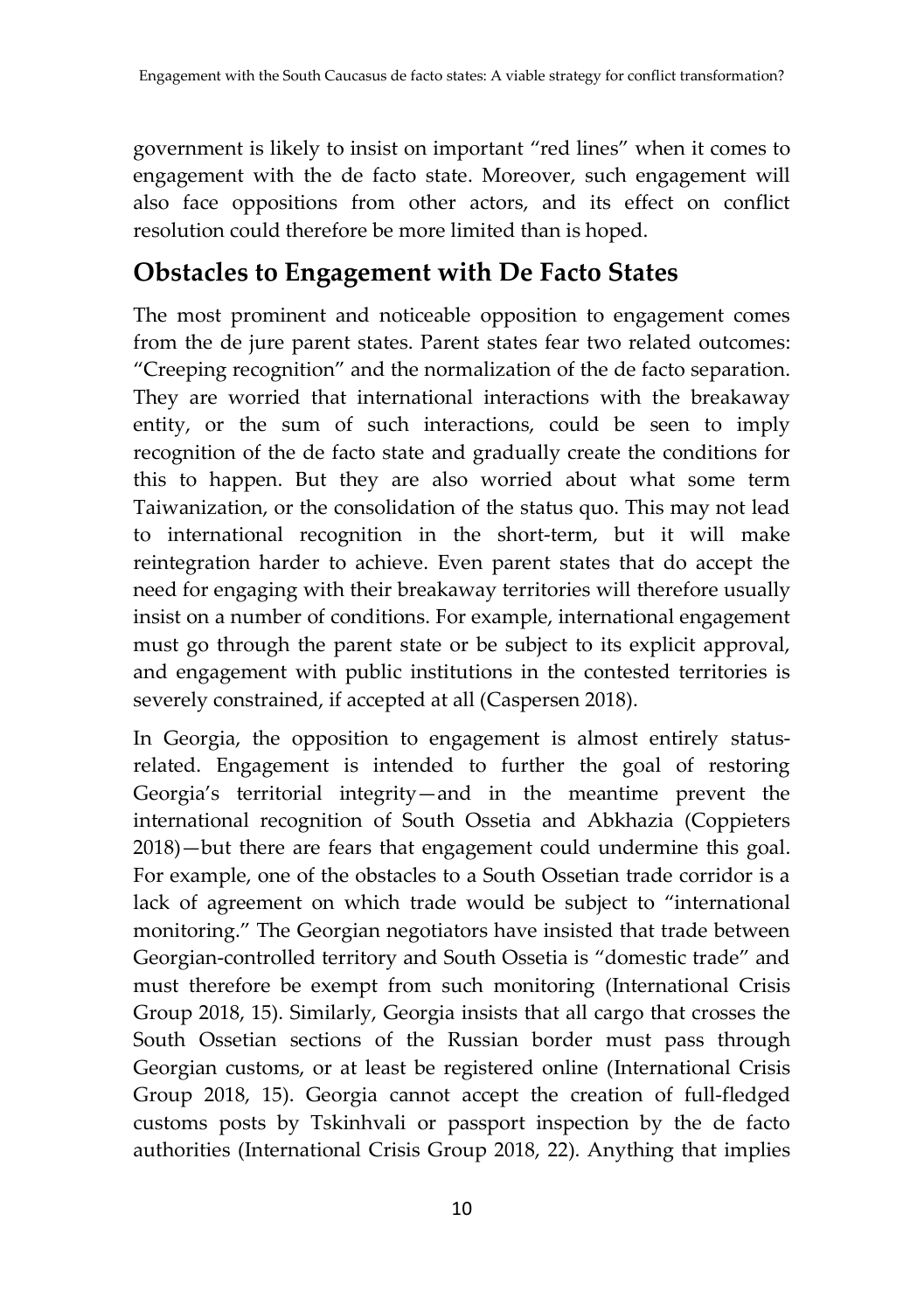the acceptance of an international border is a non-starter as this could bolster South Ossetia's claim to independence. Another concern relates to Russia's control over the de facto territories. For example, the widespread opposition to review the Law on Occupied Territories is in part based on a fear that Russia will exploit any softening of the law to reinforce its "occupation" of Abkhazia and South Ossetia (International Crisis Group 2018, 27) and the Georgian opposition have alleged that engagement with the breakaway territories are concessions to Russia (De Waal 2017). Following the change in government in 2012, the law was amended and a renewed engagement strategy, including offers of direct dialogue with the de facto authorities, was tabled (Abramashvili and Koiava 2018, 76). However, little actual change in the Georgian policy materialized, partly due to growing Russian involvement in the entities, which resulted in a "reactive" approach (Abramashvili and Koiava 2018, 76). There has also been opposition to any measures that could be seen to result in capacity building in the breakaway territories and thereby consolidate the status quo. Such concerns extend to something as seemingly innocuous as EU-funded teacher training in Abkhazia.<sup>3</sup> The fear is that such engagement will "cement de facto realities on the ground" and leave no incentives for the contested territories to reintegrate (Grono 2018). Concerns over capacity building are therefore ultimately about the final status of the contested territory.

Even so, there are few clear "red lines" when it comes to engagement, and pragmatism sometimes rules. Georgia has, for example, been prepared to introduce status-neutral options, including travel documents, to promote engagement. Moreover, in December 2017, Georgia unexpectedly signed its contract with the Swiss company that is to manage the South Ossetian trade corridor, even though an agreement had not been reached on the issue of passport and customs control. The Georgian Prime Minister said that this created space for the trade corridor to be used "in a force majeure situation." The Law on Occupied Territories can also be simplified in an emergency, and the International Crisis Group speculates that an emergency launch of the corridor could open the door to more permanent arrangements (International Crisis Group 2018, 17).

 $\overline{\phantom{a}}$ 

<sup>3</sup> Author's personal communication in Brussels.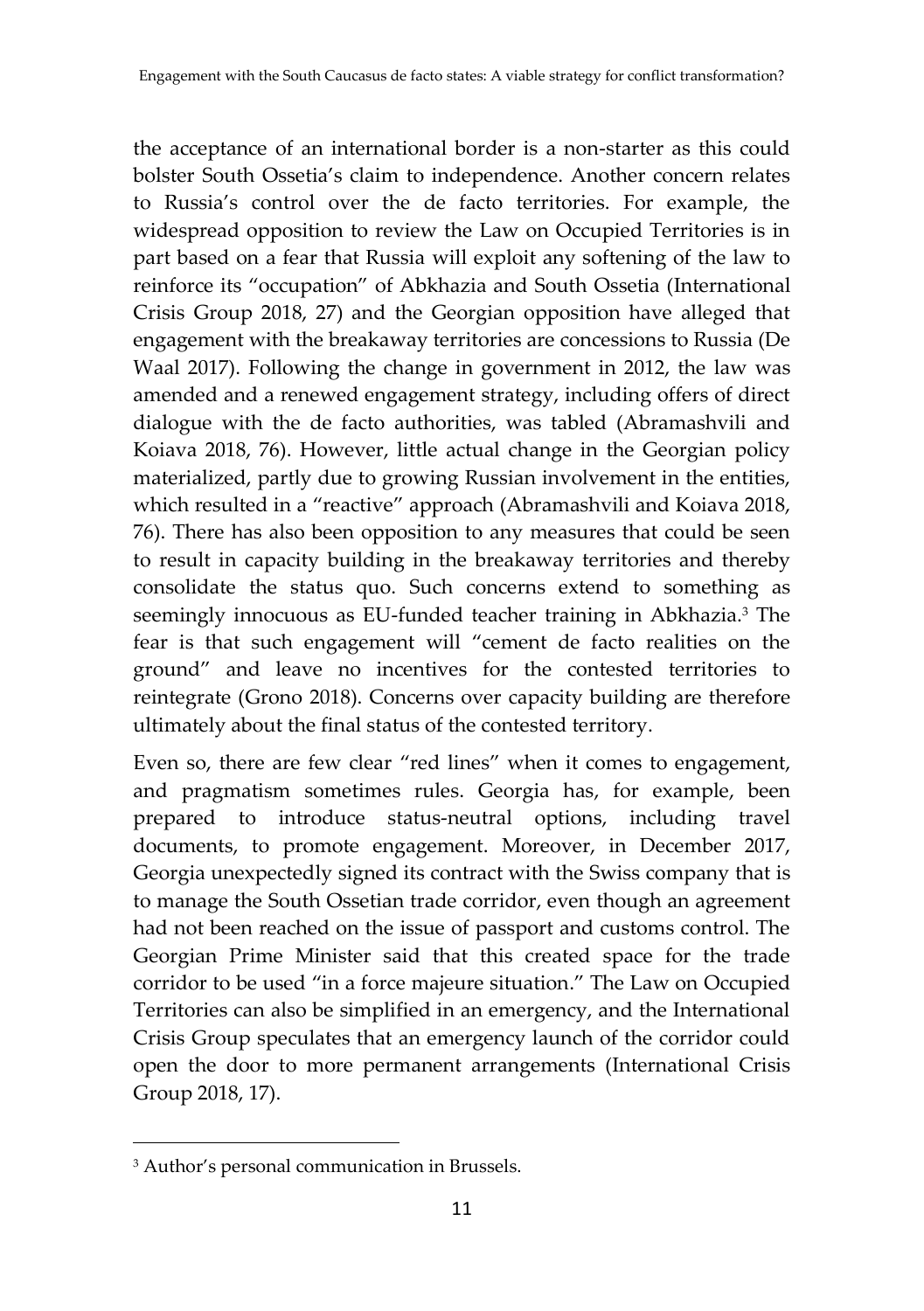Such pragmatism is much harder to find in the case of Azerbaijan, which has been staunchly opposed to any measures that are seen to "prolong or strengthen the status quo, or extend the legitimacy of the de facto authorities in Nagorno-Karabakh" (Paul and Sammut 2016, 3). For example, President Aliyev stated that he would reject an incident investigating mechanism on the Line of Contact if it was meant to freeze the conflict (Paul and Sammut 2016, 3). This fear of cementing the status quo has led to an insistence that CBMs are conditional on progress in the peace talks (Grono 2018). Aliyev has made clear that an incident investigating mechanism would only be considered in the context of "positive dynamics in the negotiation process," meaning that the withdrawal of Armenian forces from the districts surrounding Nagorno-Karabakh had to start first (Paul and Sammut 2016). In other conflicts involving de facto states, we see pragmatic departures from such policies, but Baku does not waver from its policy of complete isolation of Nagorno-Karabakh. This position is not static, but we have seen the neutral space in the conflict, and thereby the space for engagement, being squeezed over the years (Broers 2014). The small territorial gains made in the four days of fighting in 2016 have reignited hopes in Azerbaijan that the status quo can be broken, and the Azerbaijani government is even less likely to accept measures seen to consolidate the current situation.

While the strongest opposition to engagement usually comes from the parent states, the de facto states are not necessarily keen on such links either. Whereas the parent states are worried about creeping recognition, the de facto states tend to worry about creeping reintegration and the weakening of their de facto independence (Caspersen 2018).

Both Abkhazia and South Ossetia have an interest in increased engagement, which is viewed by the de facto authorities as a strategy for furthering the goal of international recognition (Royle 2016) and could help make up for the reduction in Russia's financial support. Between 2012 and 2016, Russian inflows were estimated to have dropped by more than half (International Crisis Group 2018, 21). However, Abkhazia has been reluctant to accept the constraints on engagement imposed by Tbilisi. Anything that implies a hierarchical relationship or gives the parent state control over activities in the de facto state has been rejected. The Abkhaz authorities were, for example, quick to denounce the recent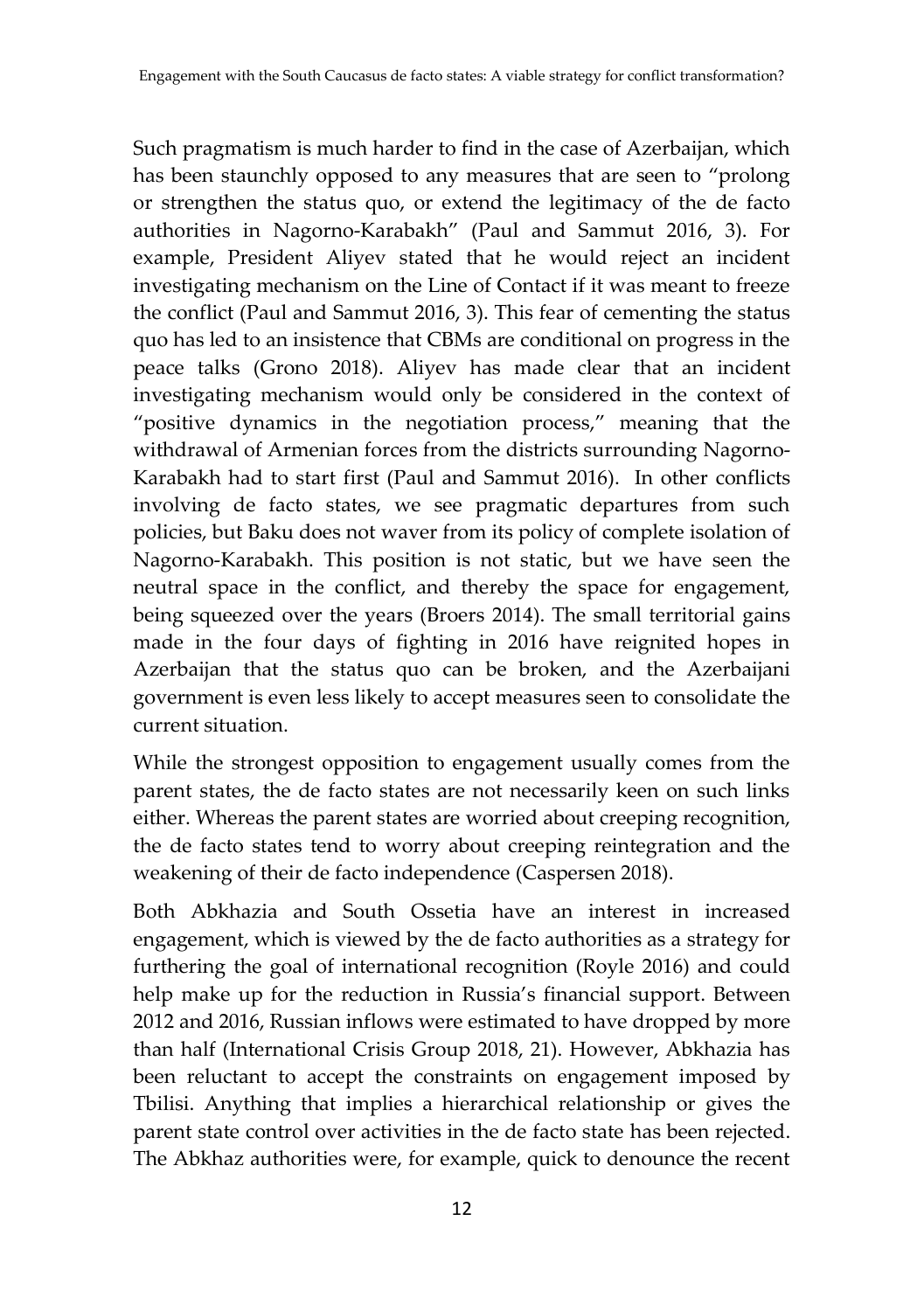trade proposal from the Georgian government, saying that no representative of the de facto leadership took part in discussions of the proposed package (International Crisis Group 2018, 27-8). Engagement with the EU is also met with skepticism. The Abkhaz foreign minister in 2011 argued that the EU's engagement strategy lacked substance and provided a cover for Georgia's reintegration strategy. He stated that Abkhazia would be ready for cooperation with Europe, but only if this cooperation was "not imposed on us through Georgia. We won't be establishing contacts with the European Union through Georgia" (Civil.ge 2011). These status-related obstacles also make it unlikely that the Abkhaz leadership will agree for the entity's residents and businesses to access Georgia's free-trade agreement with the EU, which would require local products to have Georgian certification of origin (International Crisis Group 2018, 18). As the International Crisis Group argues, "Abkhaz leaders would risk talks with Georgian officials over free trade with the EU only if they saw a real prospect for mechanisms that are genuinely status-neutral" (International Crisis Group 2018, 21). However, as I will argue below, what is regarded as "status-neutral" is far from static and varies from conflict to conflict.

Since Russia's recognition in 2008, South Ossetia has increasingly isolated itself and become almost completely dependent on its patron (De Waal 2017). In 2013, fences and barbed wire were erected along the de facto border, thereby further restricting Georgian-South Ossetian contacts (Abramashvili and Koiava 2018, 76). As a result, engagement with the entity has been extremely limited. However, South Ossetia lacks Abkhazia's natural resources and tourism industry, and the de facto authorities have recently shown a greater level of pragmatism when it comes to engagement with Georgia, especially when this does not involve any compromises on status. In 2017 the South Ossetian authorities tried to block a loophole that had enabled informal trade across the de facto border. However, these new restrictions were lifted when truck drivers retaliated with a series of boycotts that emptied South Ossetian markets. Later that year, a customs post was opened at the crossing (International Crisis Group 2018, 7).

In the Nagorno-Karabakh conflict, the Armenian side is usually supportive of confidence-building measures and often insists that such measures must be implemented before the substance of a future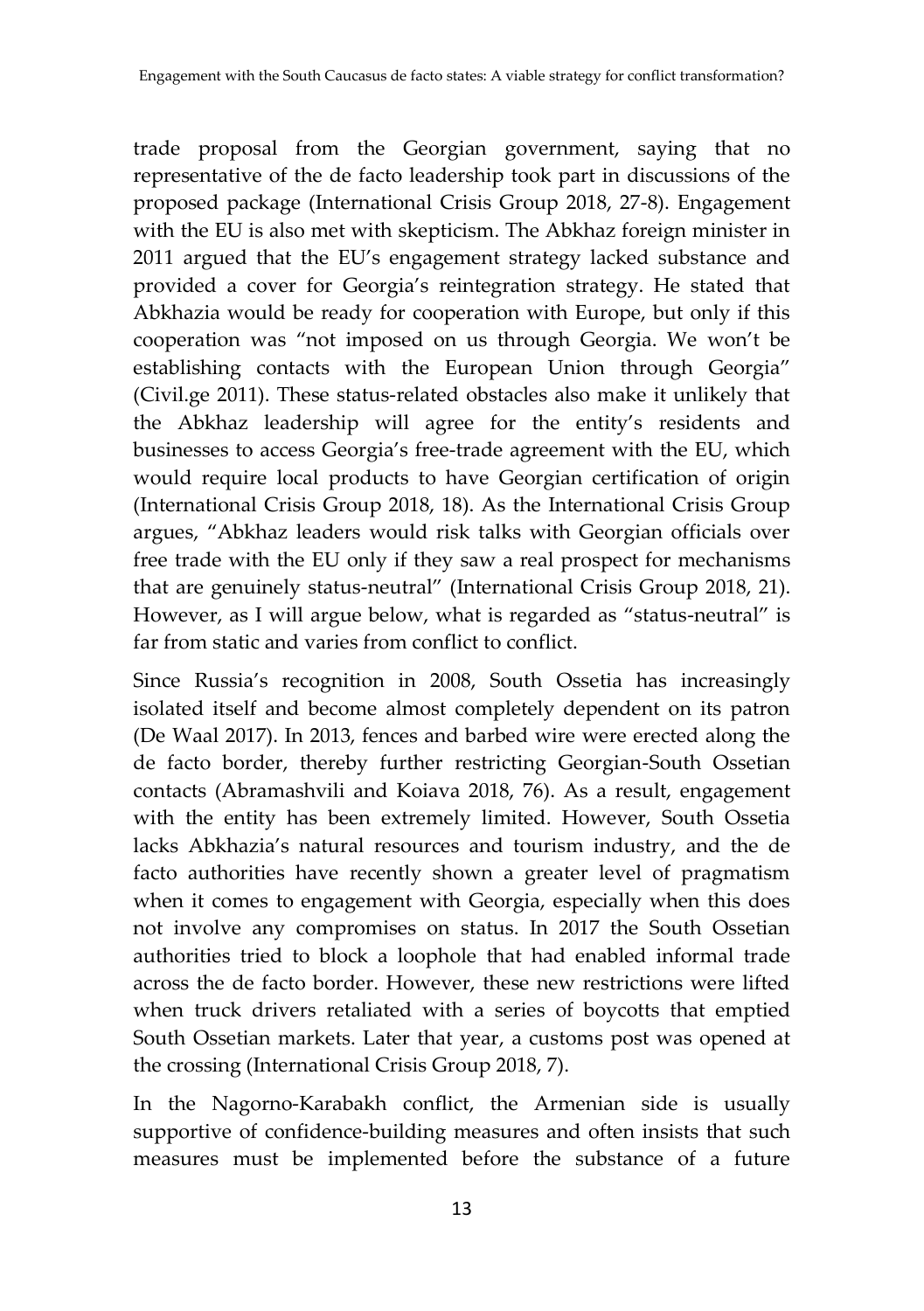settlement can be discussed (Grono 2018; Ghazanchyan 2017). Yet this support for CBMs depends on the specific form, and the Karabakh authorities would have several "red lines" if more extensive engagement was on the table. The Karabakh authorities argue that they have "called to eliminate the atmosphere of hostility and hatred in the region by a joint realization of minor projects of mutual benefit," but they also emphasized that any conflict resolution initiatives must take into account "the realities in place"; in other words Karabakh's de facto independence (Office of the Nagorno Karabakh Republic 2017). The Armenian position is that CBMs should ensure and entrench the continuation of the status quo (Paul and Sammut 2016, 3). They consequently rejected an Azerbaijani proposal for promoting relations between the Armenian Karabakh community and the Azerbaijani Karabakh community (Paul and Sammut 2016, 3). This form of CBM was based on the equal position of the two Karabakh communities and would likely have bypassed the de facto authorities. It clearly did not imply their equal status with the Azerbaijani government.

Engagement is viewed, by both sides, in an instrumental way: it is a means to promote each side's preferred final status for the contested territory. The resulting obstacles are sometimes reinforced by patron state involvement. Patron state support affects the extent to which the de facto states need external links and consequently their willingness to accept the constrained form of engagement on offer (Caspersen 2018). However, it can also have a more direct effect on engagement. De Waal argues that growing Russian assertiveness has narrowed the space for EU engagement in Abkhazia and the role of international NGOs has also decreased (De Waal 2017; Beacháin et al. 2016). In the talks over a trade corridor through South Ossetia, Russia has rejected the demand for Georgia to exercise passport and customs control, since this could be seen as undermining Russia's recognition of South Ossetia's independence (International Crisis Group 2018, 15). However, when it comes to extending Georgia's free-trade agreement to Abkhazia, Moscow reportedly sees this as too unrealistic and remote a prospect to warrant their concern (International Crisis Group 2018, 26). Engagement is therefore significantly constrained by opposition from the parent state, the de facto states, and possibly their patron. This could limit its effect as a conflict resolution devise.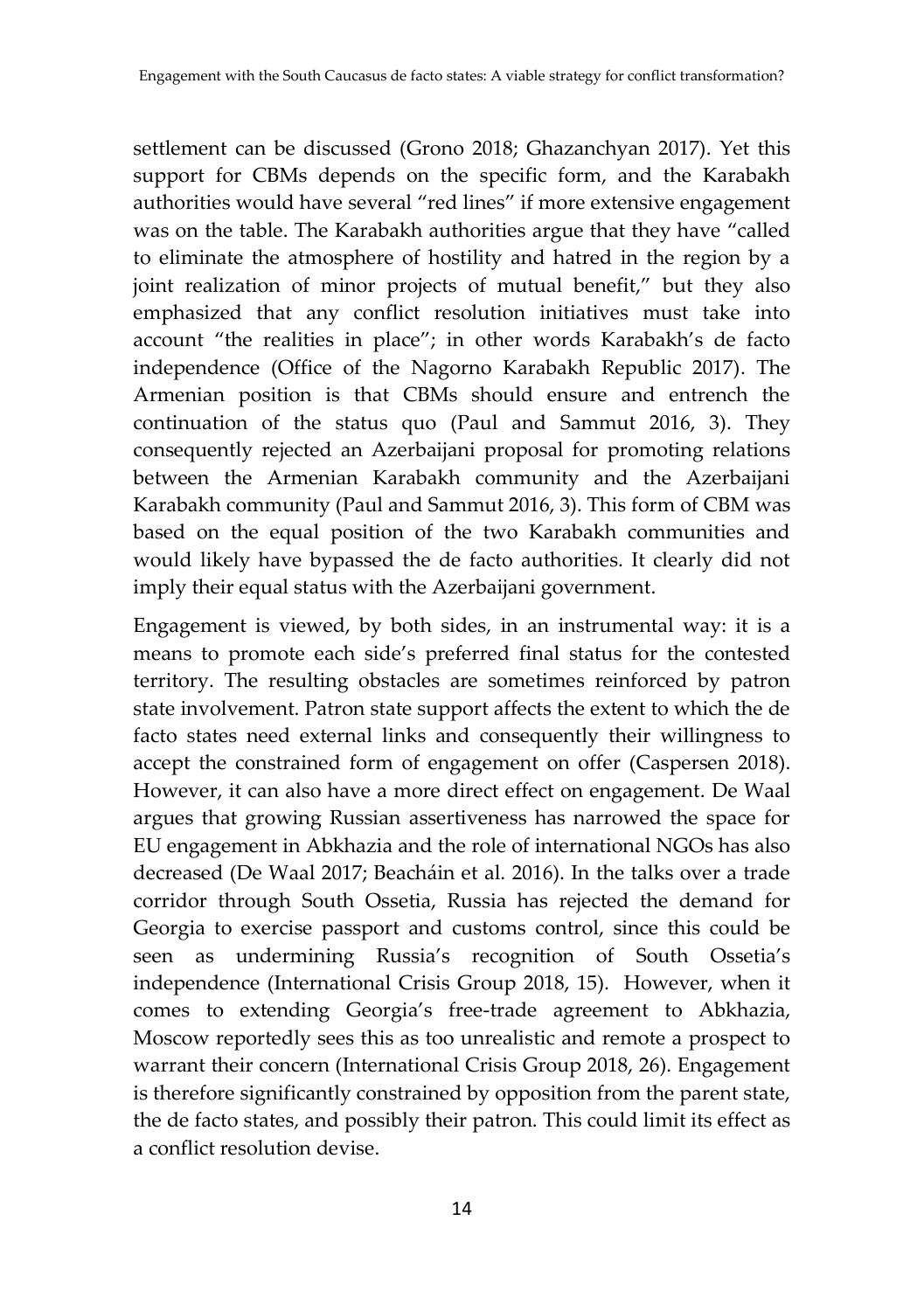#### **Effect on Conflict Resolution and Possible Ways Forward**

Isolation of the South Caucasus breakaway entities has impacted negatively on the prospect for conflict resolution, and even conflict prevention. It has fuelled radicalization on both sides (Gultekin et al. 2016) and increased the dependence on the de facto states on their external patrons. As International Alert argues, a lack of contact across the conflict divide "creates fertile ground for misperceptions, stereotypes and manipulation of emotions" (International Alert 2018, 8). Although this report found that respondents in Armenia, Azerbaijan, and Nagorno-Karabakh expressed a strong desire for peace, they had very different view of what this would entail, and it is hard to see how progress towards a settlement is possible without at least a minimum level of trust (International Alert 2018, 8). Without a policy of engagement only informal, often illicit, links are retained. These are unlikely to create trust and could even act as an additional obstacle to a settlement. The International Crisis Group argues that informal trade in the case of Georgia has not "improved ties or even opened fresh lines of communication between Georgian and Abkhaz or South Ossetian authorities." Instead, it has fuelled corruption in Abkhazia and South Ossetia, and vested interests have developed around the informal crossboundary trade, thereby creating another obstacle to changing the status quo (International Crisis Group 2018, 8).

This does not mean that engagement will necessarily boost conflict resolution efforts, especially not in the short-term. Engagement with de facto states is constrained and this impacts negatively on the effectiveness of international programs. In its analysis of EU programs in Northern Cyprus, the European Court of Auditors found that their efficiency had "been significantly reduced because the TC [Turkish Cypriot] administration is not officially recognised internationally" (Coppieters 2018). George Kyris argues that the resulting imbalanced engagement actually hampers conflict resolution efforts (Kyris 2018). This assessment, which is focused on the case of Cyprus, seems to rely on a rather narrow conception of conflict resolution success: the signing of a settlement. There are clearly limits to what engagement can achieve. It is unlikely to significantly reduce the importance of a patron state that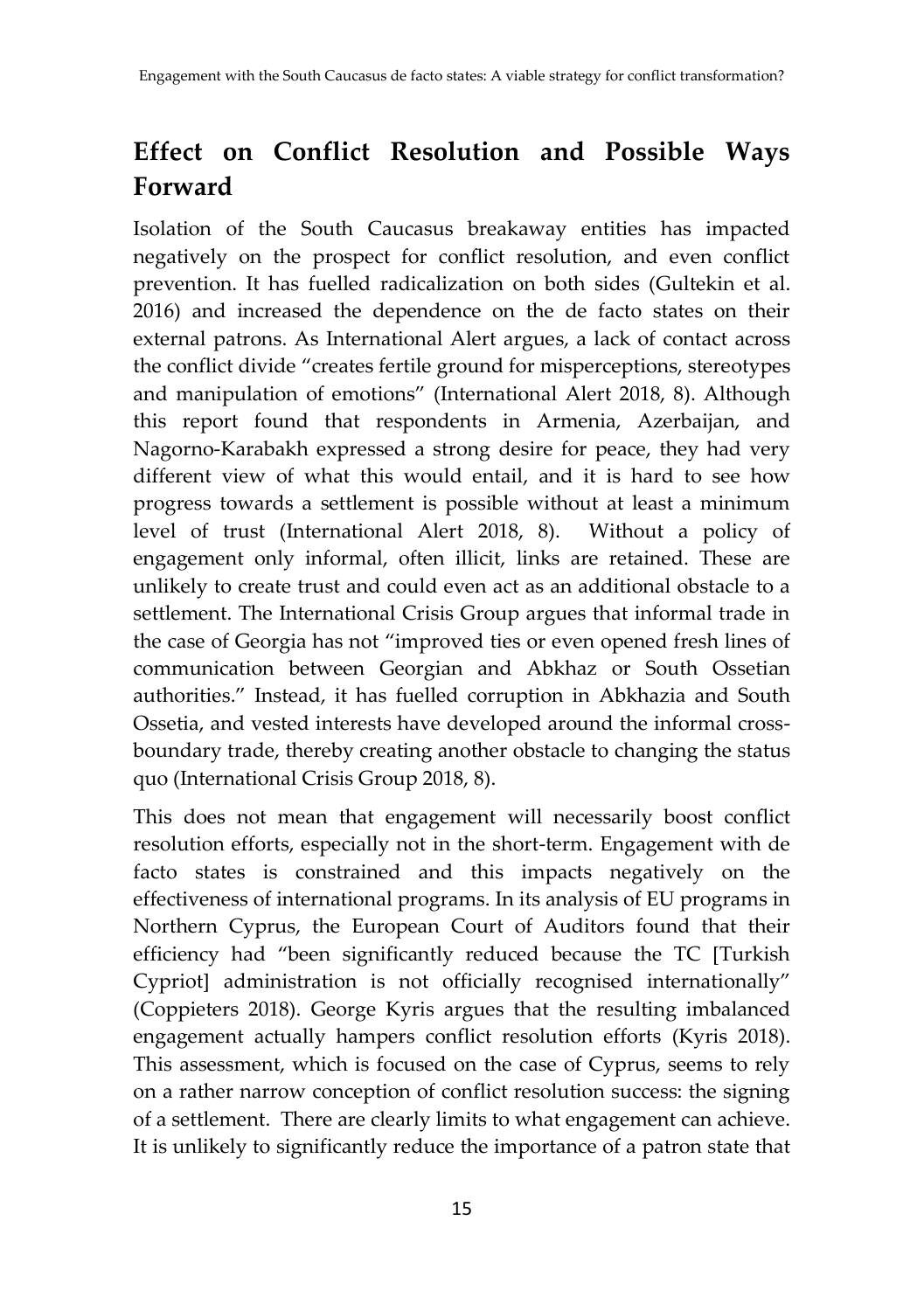provides a vital security guarantee. Since Russia's recognition in 2008, Abkhazia is more secure, and the influx of Russian money has also made it much better off, but the tradeoff has been increased international isolation and dependence on Russia. As an Abkhaz joke goes: "we used to have independence, now we have recognition" (De Waal 2018b). The Abkhaz elite do not want even closer integration with Russia but can "at best" only slow it down (De Waal 2018b). Engagement with Georgia and the wider international community could slow it down further, but would be unlikely to reverse it, at least in the short to medium term. More modest success criteria could be the gradual easing of tensions and the emergence of more moderate attitudes. Increased interactions and dialogue across the divide could, over time, make it possible to envision peace and accept it as "something of value" (International Alert 2018, 16).

The above analysis has also shown that there are significant obstacles to overcome if engagement is to be accepted by both sides and impact positively on conflict resolution efforts. However, these obstacles vary from case to case, and there is some room for maneuver. A fear of creeping recognition and of consolidating the status quo is shared by virtually all parent states, but some are more willing to engage than others. The same is true for the de facto states. As I have argued elsewhere, "there is no clear threshold beyond which the relationship between the parent state and the de facto state, or their relative position, is altered" (Caspersen 2018). If there is a willingness to engage, creative solutions can be found. For example, while the Cypriot government is unwilling to have any links with public institutions in the Turkish Republic of Northern Cyprus, they accept engagement with institutions that are deemed to have existed prior to the Turkish military intervention in 1974 (Caspersen 2018). Since the breakaway authorities did not create these institutions, engagement with them arguably does not imply recognition of the de facto state or acceptance of the legitimacy of its institutions. Similar, pragmatism is found in some de facto states. The Transnistrian authorities have, for example, been willing to sign on to Moldova's free-trade agreement with the EU.

It has been suggested that any agreement to extend the free-trade agreement to Abkhazia would have to be "status-neutral enough to work for the Abkhaz" (International Crisis Group 2018, 26), which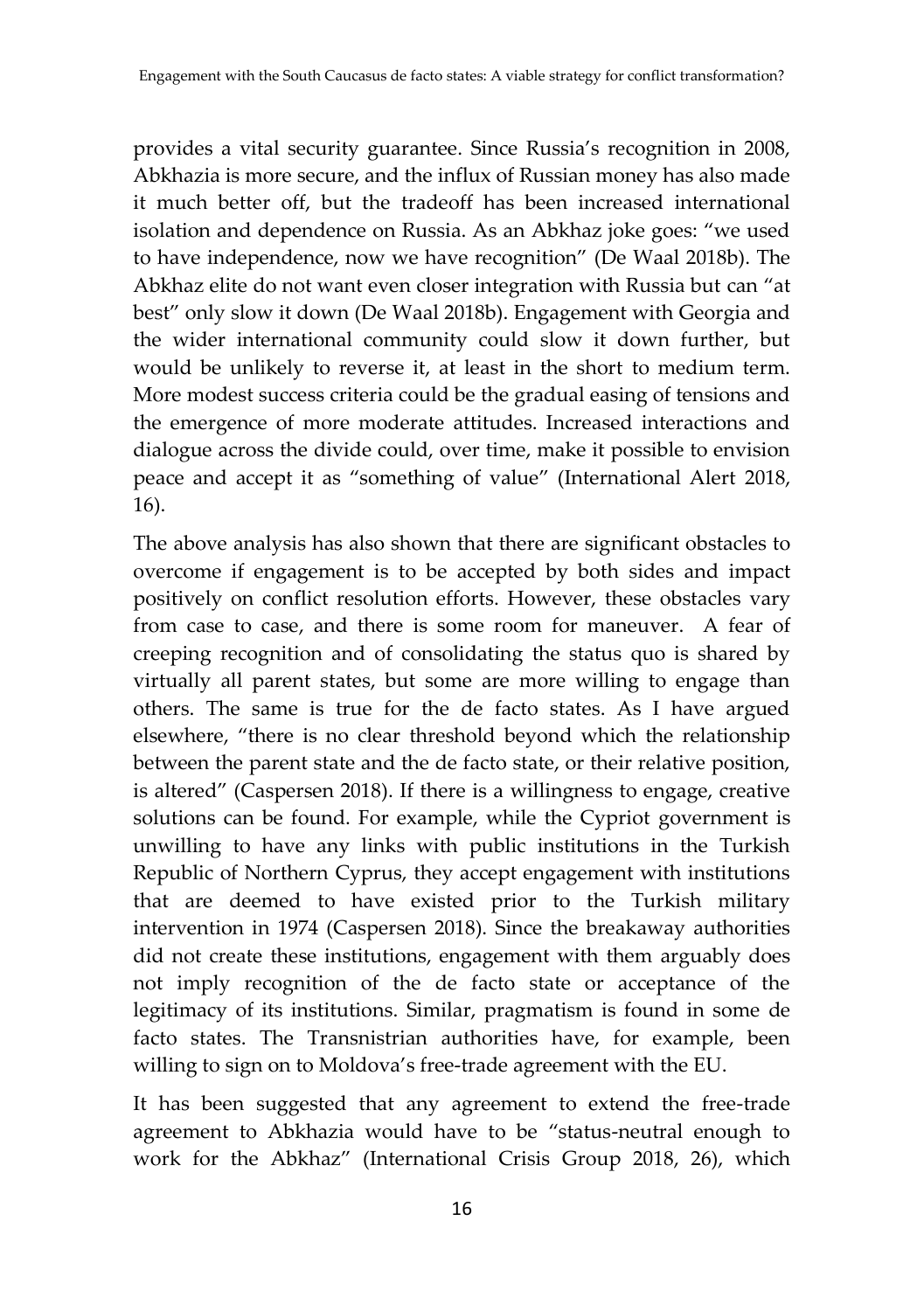implies that we need to be creative, to think of ways to sidestep the issue of status. One example of such a status-neutral solution is the suggestion that Russia and Georgia could hire a private company to collect customs fees, thereby addressing a key status-related obstacle to trade through, and with, South Ossetia (International Crisis Group 2018, 24). While there is certainly merit to such solutions, and they can make it easier for both sides to accept engagement without facing a domestic backlash, examples from other conflicts also show that a very rigid reading of the consequences of non-recognition is not a given. Even if both sides take clear positions on the issue of status, there is still some room for maneuver, and solutions can only be found if there is a willingness to engage. Whether a policy is perceived as status-neutral depends to a large extent on perceptions and internal politics rather than international law (Caspersen 2018). For example, even with creative "status-neutral" solutions, the extension of a free-trade agreement to a de facto state could still be viewed as the acceptance of a hierarchical relationship, with potential status implications. But the Transnistrian example shows that this is not inevitable. Engagement is ultimately about political will and cannot, therefore, be separated from the wider conflict dynamics and the progress, or lack thereof, in any settlement talks.

Moreover, even if status-neutral solutions can be found, there is still the issue of capacity. Almost any engagement could be argued to help build capacity in the de facto states: educational exchanges lead to better educated citizens, trade helps the economy, and even limited confidence-building measures would need some administrative support and could therefore be said to increase skills in the contested territory. While this is not state-building in a "hard" sense, which has been argued to be illegal in case of collective non-recognition (Coppieters 2018), it could still be seen as consolidating the status quo and ultimately make the de facto separation harder to reverse. Such fears, rather than explicitly status-related concerns, have been behind Azerbaijan's vehement opposition to engagement with Nagorno-Karabakh. Due to such concerns, it is often necessary to create an explicit link between engagement and settlement talks. In the case of Transnistria, the sequencing of engagement has also proved controversial. Progress on technical issues, which were discussed as part of a confidence-building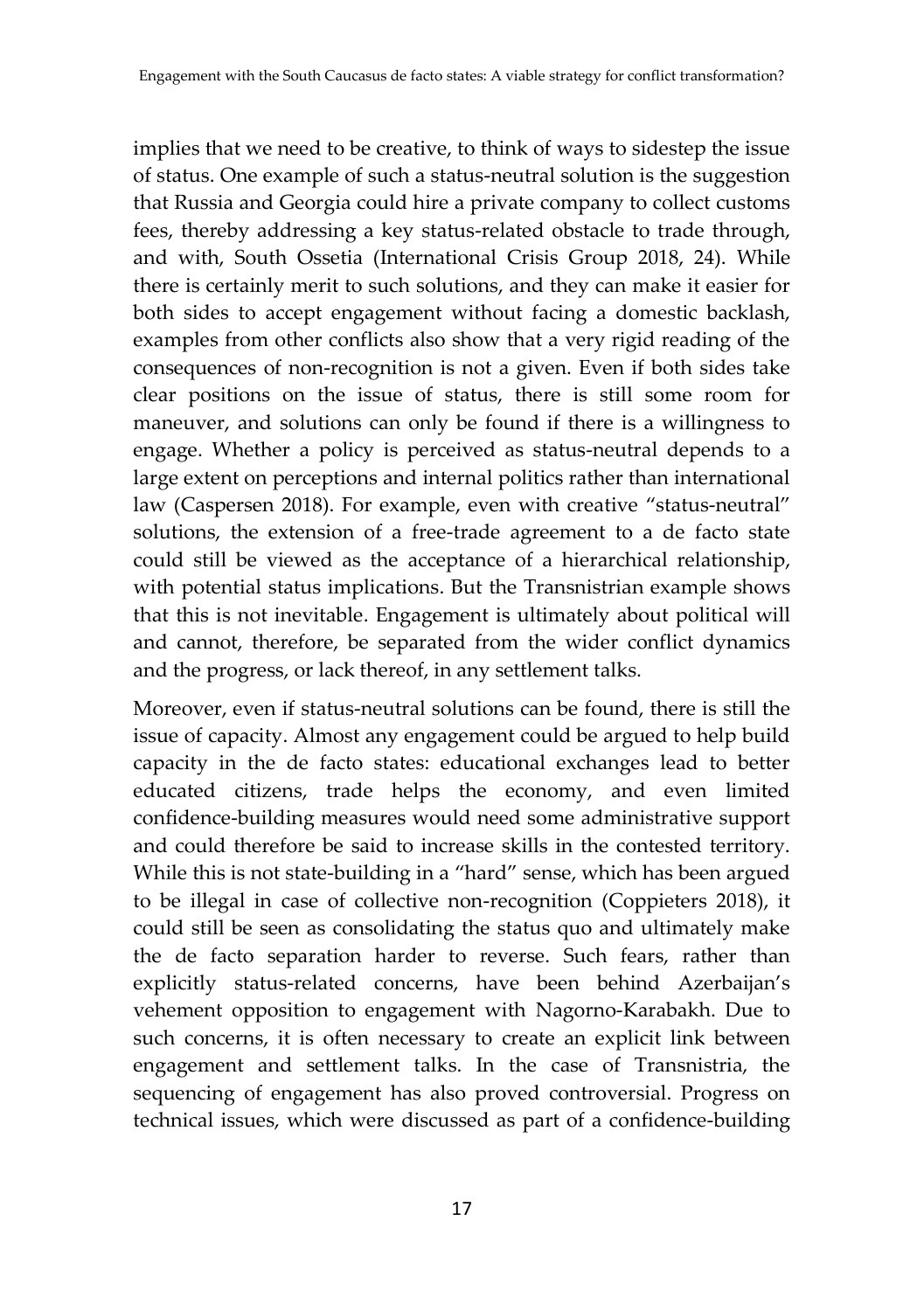strategy, was only possible once the stalled settlement process restarted. We also saw progress on these technical issues (De Waal 2018c).

In the case of Nagorno-Karabakh, it will be nearly impossible to overcome Azerbaijani resistance to engagement unless we see some movement in the settlement talks. If the two processes proceed in tandem, they could reinforce each other. Increased confidence would reduce the perceived stakes and result in greater willingness to accept uncertainty. This would facilitate the substantive talks that would, in turn, help foster dialogue and cooperation. However, such a selfreinforcing positive process seems highly unlikely in the present conflict dynamics. The process would have to be kick-started and improved rhetoric would help achieve this (Broers 2014). The effectiveness of CBMs in building trust very much depends on perceived intent, and bellicose rhetoric could undermine generous gestures (Behrendt 2012).

#### **Policy Recommendations**

While this article has argued that engagement with de facto states is severely constrained, it has also pointed to examples of pragmatism and loopholes. The Georgian and Azerbaijani governments share very similar status-related concerns, yet one has adopted an explicit and increasingly ambitious engagement policy, while the other is resisting even military confidence-building measures. Perceptions of engagement, and of supposedly status-neutral options, cannot be analyzed in isolation from the wider conflict dynamics and domestic constraints. This lack of objective "red lines" means that it may be possible to convince both sides that de-isolation is worthwhile. The following policy recommendations emerge from this analysis:

- The development of creative, status-neutral solutions would help "sell" engagement to the de facto authorities without necessarily alienating the parent state. Other conflicts involving de facto states provide useful examples.
- But what counts as "status-neutral" varies from conflict to conflict. Efforts should be made to encourage both parent and de facto states to interpret international status, and the constraints that follow from it, less restrictively. Parent states should be reassured that a commitment to non-recognition is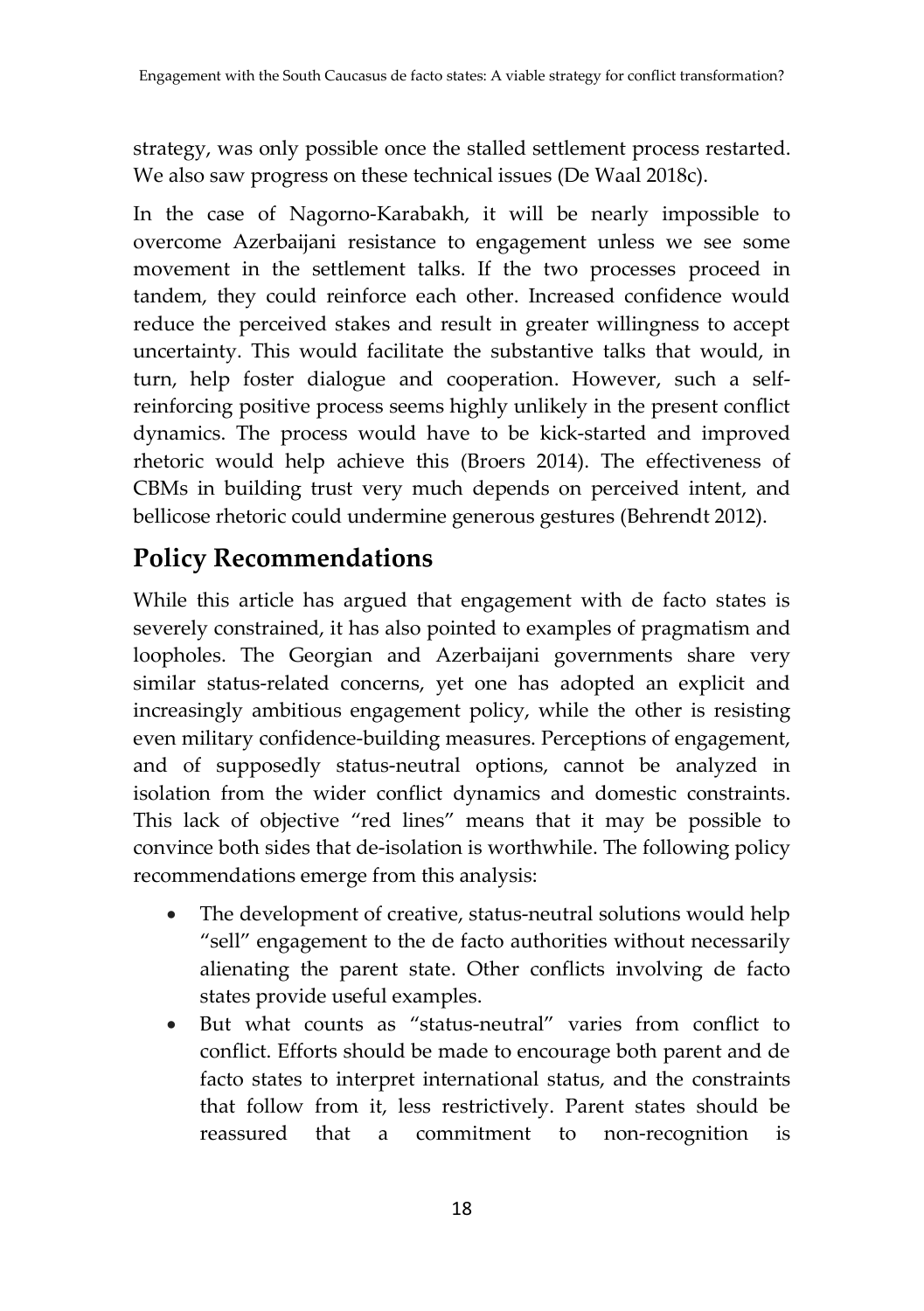commensurable with extensive international engagement with their breakaway territories (Abramashvili and Koiava 2018).

- Confidence-building measures can to some extent be depoliticized by focusing on technical issues (Cavanaugh and Stares 2017), relying on non-state actors for their implementation, and locating meetings on neutral ground (Paul and Sammut 2016, 6-7). International Alert found that many of the people most directly affected by the Karabakh conflict expressed a readiness to meet people from "the other side," and thus, such local peacebuilding potential should be utilized (International Alert 2018, 14).
- Depoliticized CBMs provide a useful first step than can create basis for more ambitious measures. Effective CBMs involve politically sensitive issues and are based on a "conscious buy-in to the need to build the other side's confidence" (Behrendt 2011).
- Engagement will often have to be explicitly tied to settlement talks—as a first step in a phased approach or as a parallel but formally linked process. To avoid resistance from the de facto states or their patrons, this may have to be done without prejudging the final status, thus necessitating a level of "constructive ambiguity."
- In the absence of settlement talks, the goal of engagement should still be explicit. For example, the avoidance of conflict escalation or improvement of relations.
- The toning down of rhetoric, on both sides, would help achieve these goals. Open media projects could help improve the dominant discourse (International Alert 2018, 15), but significant change would require buy-in by the top leadership.

#### **Bibliography**

- Abramashvili, Ivane and Revaz Koiava. 2018. *25 years of Georgia's Peace Policy.* Tbilisi: Caucasian House. Accessed November 19, 2018. [http://regional-dialogue.com/wp-content/uploads/2018/07/25-](http://regional-dialogue.com/wp-content/uploads/2018/07/25-Years.pdf) [Years.pdf](http://regional-dialogue.com/wp-content/uploads/2018/07/25-Years.pdf)
- Beacháin, Donnacha Ó, Giorgio Comai, and Ann Tsurtsumia-Zurabashvili. 2016. "The Secret Lives of Unrecognised States: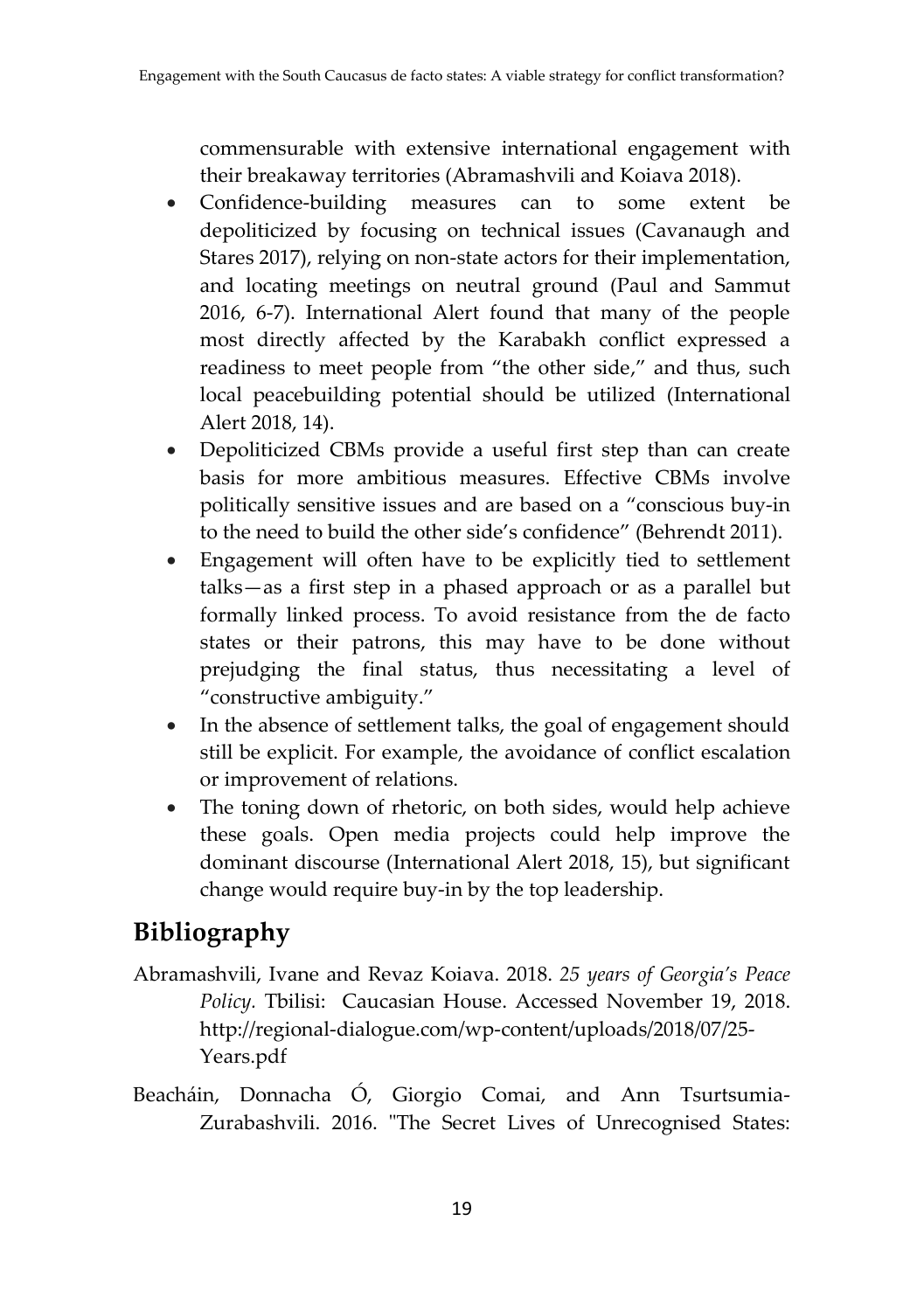Internal Dynamics, External Relations, and Counter-recognition Strategies." *Small Wars & Insurgencies* 27, no. 3: 440-66.

- Ball, Desmond. 1994. "A New Era in Confidence Building: A Secondtrack Process in the Asia/Pacific Region." *Security Dialogue* 25, no. 2: 157-176.
- Behrendt, Marc. 2011. *Civil Society and Confidence Building: A Discussion Paper.* Vienna: Chairmanship Workshop on Economic and Environmental Activities of the OSCE as Confidence Building Measures.
- Broers, Laurence. 2014. "Confidence-building in the Karabakh Conflict: What Next?" *Journal of Conflict Transformation, Caucasus Edition*. Accessed November 19, 2018. http://caucasusedition.net/confidence-building-in-the-karabakhconflict-what-next/
- Caspersen, Nina. 2015. "The Pursuit of International Recognition after Kosovo." *Global Governance* 21, no. 3: 393-412.
- —. 2018. "Recognition, Status Quo or Reintegration: Engagement with de facto States." *Ethnopolitics* 17, no. 4: 373-389.
- Cavanaugh, Carey and Paul B. Stares. 2017. *A Simmering Crisis Over Nagorno-Karabakh.* Washington DC: Council on Foreign Relations.
- Cooley, A. & Mitchell, L. A., 2010. "Engagement without Recognition: A New Strategy toward Abkhazia and Eurasia's Unrecognized States." *The Washington Quarterly* 33(10): 59-73.
- Coppieters, Bruno. 2018. "'Statehood', 'de facto Authorities' and 'Occupation': Contested Concepts and the EU's Engagement in its European Neighbourhood." *Ethnopolitics* 4, no. 343-361: 17.
- De Waal, Thomas. 2016. "Ever-Intractable Transdniestria." Carnegie Europe. November 22, 2016. Accessed November 19, 2018. https://carnegieeurope.eu/strategiceurope/66224
- —. 2017. "Enhancing the EU's Engagement With Separatist Territories." Carnegie Europe. January 17, 2017. Accessed November 19, 2018. https://carnegieeurope.eu/2017/01/17/enhancing-eu-sengagement-with-separatist-territories-pub-67694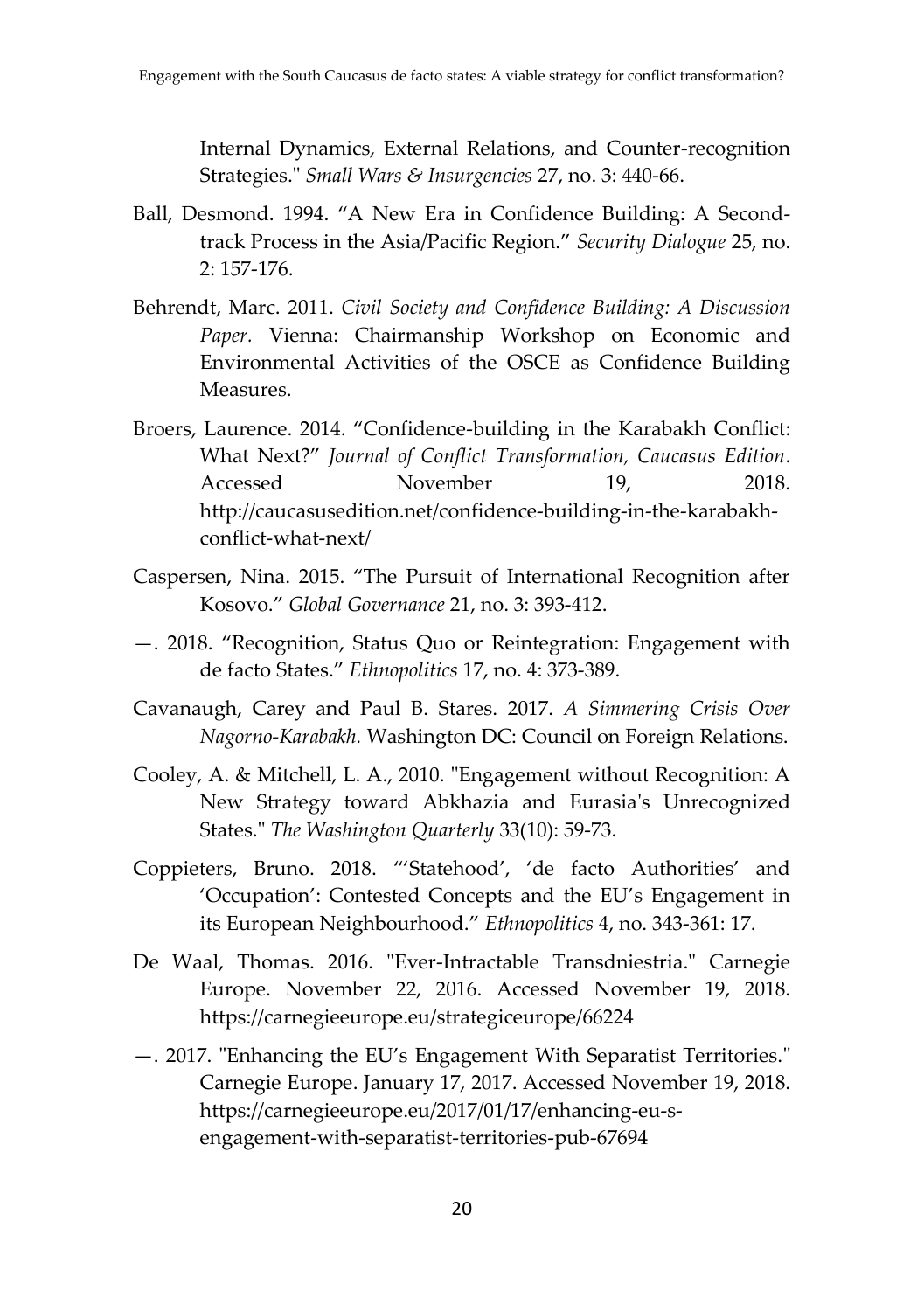- —. 2018a. "The Karabakh Conflict as 'Project Minimum'." Carnegie Moscow Center. February 20, 2018. Accessed November 19, 2018. https://carnegie.ru/commentary/75584
- —.2018b. "Status Stalemate in the Caucasus." Carnegie Europe. August 23, 2018. Accessed November 19, 2018. http://carnegieeurope.eu/strategiceurope/77093
- —. 2018c. "Moldove's Conflict: Unfreezing In a Good Way?" Carnegie Europe. March 6, 2018. Accessed November 19, 2018. http://carnegieeurope.eu/strategiceurope/75712
- Desjardins, M. F. 2005. *Rethinking Confidence-Building Measures.* London: Routledge.
- Fischer, S., 2010. The EU's non-recognition and engagement policy towards Abkhazia and South Ossetia, Brussels 1-2 December. Seminar report, the EU Institute for Security Studies, Accessed November 19, 2018. https://www.iss.europa.eu/sites/default/files/EUISSFiles/NREP\_r eport.pdf
- Ghazanchyan, Siranush. 2017. "Progress in Karabakh Talks Impossible Unless Confidence-Building Measures Are Implemented." *Public Radio of Armenia*. June 15, 2017. Accessed November 19, 2018. http://www.armradio.am/en/2017/06/15/progress-in-karabakhtalks-impossible-unless-confidence-building-measures-areimplemented/
- Government of Georgia. 2018. "A Step to a Better Future." Tbilisi: Office of the State Minister of Georgia for Reconciliation and Civic Equality, 2018.
- Grono, Magdalena. 2018. "Politics and Security Hold Each other Hostages in Nagorno-Karabakh*.*" International Crisis Group. January 18, 2018. Accessed November 19, 2018. https://www.crisisgroup.org/europe-centralasia/caucasus/nagorno-karabakh-azerbaijan/politics-andsecurity-hold-each-other-hostage-nagorno-karabakh
- Gultekin, B. et al. 2016. "Review of Isolation Policies within and Around the South Caucasus." *Caucasus Edition: Journal of Conflict*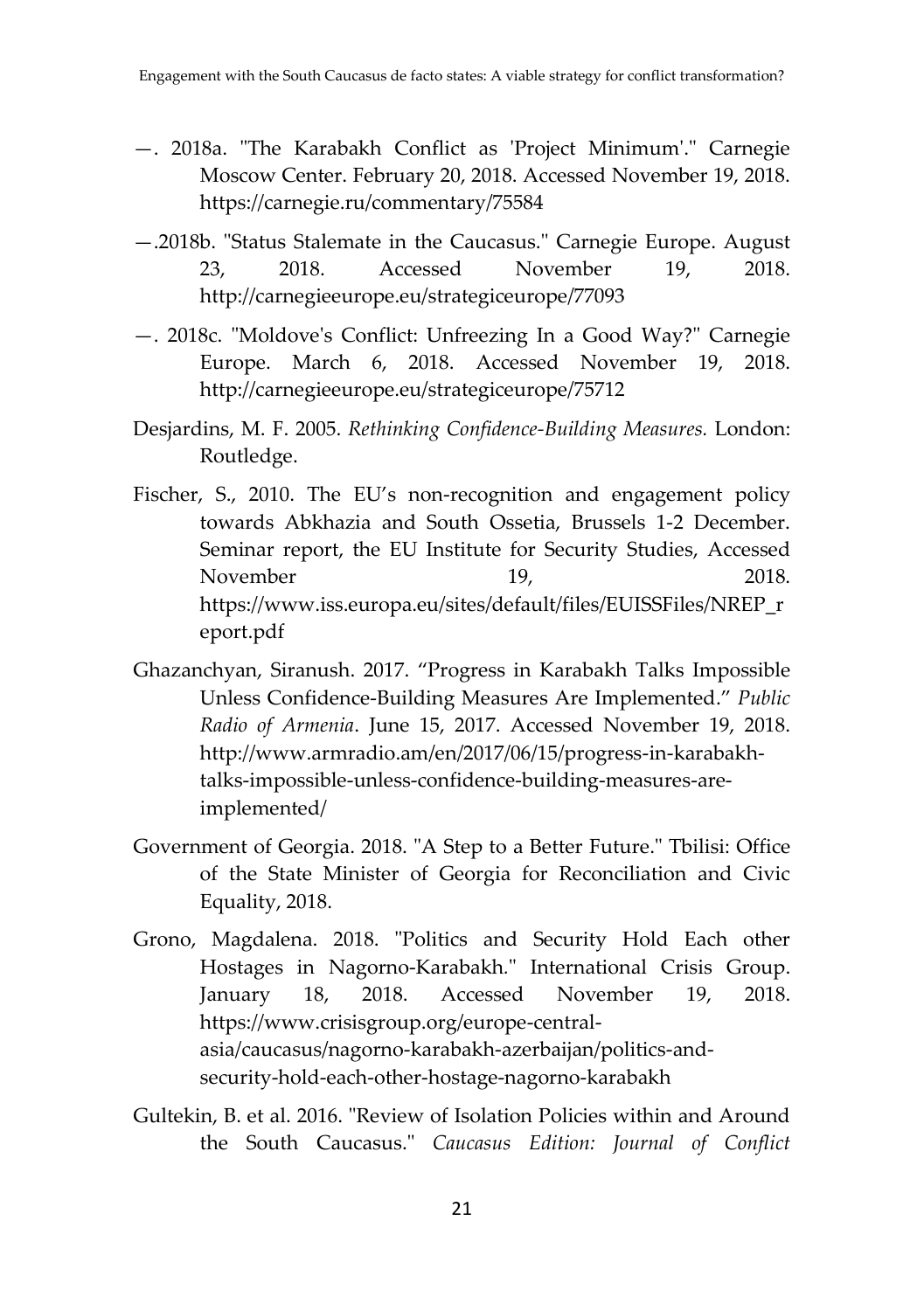*Transformation 2016: 110-140.* Accessed November 19, 2018. *http://caucasusedition.net/wp-content/uploads/2016/08/Caucasus-Edition-July-2016.pdf*

- International Alert, 2018. "Envisioning Peace: An analysis of grassroots views on the Nagorny Karabakh conflict." October, 2018. Accessed November 19, 2018. https://www.internationalalert.org/sites/default/files/Caucasus\_EnvisioningPeace\_EN\_2018 .pdf
- International Crisis Group. 2017. "Nagorno-Karabakh's Gathering War Clouds." Report no. 244. June 1, 2017. Accessed November 19, 2018. https://www.crisisgroup.org/europe-centralasia/caucasus/nagorno-karabakh-azerbaijan/244-nagornokarabakhs-gathering-war-clouds
- International Crisis Group. 2018. "Abkhazia and South Ossetia: Time to Talk Trade." Report no. 249. May 24, 2018. Accessed November 19, 2018. https://www.crisisgroup.org/europe-centralasia/caucasus/georgia/249-abkhazia-and-south-ossetia-time-talktrade
- Kopecek, Vincenc, Tomas Hoch, and Vladimir Baar. 2016. "Conflict Transformation and Civil Society: The Case of Nagorno-Karabakh." *Europe-Asia Studies* 68, no. 3: 441-459.
- Kvarchelia, Liana. 2012. *Perceptions of the EU in Abkhazia and prospects for the EU–Abkhazia engagement.* London: Conciliation Resources.
- Kyris, George. 2018. "Sovereignty and Engagement without Recognition: Explaining the Failure of Conflict Resolution in Cyprus." *Ethnopolitics* 17, no. 4: 426-442.
- Office of the Nagorno-Karabakh Republic, Washington, D.C. 2018. *Statebuilding/Sovereignty.* Accessed November 2, 2018. http://www.nkrusa.org/nk\_conflict/sovereignty.shtml.
- Paul, Amanda and Dennis Sammut. 2016. *Nagorno-Karabakh: Is It Time To Bring Peacekeeping and Confidence Building Back on the Agenda?*  Discussion Paper: European Policy Centre.